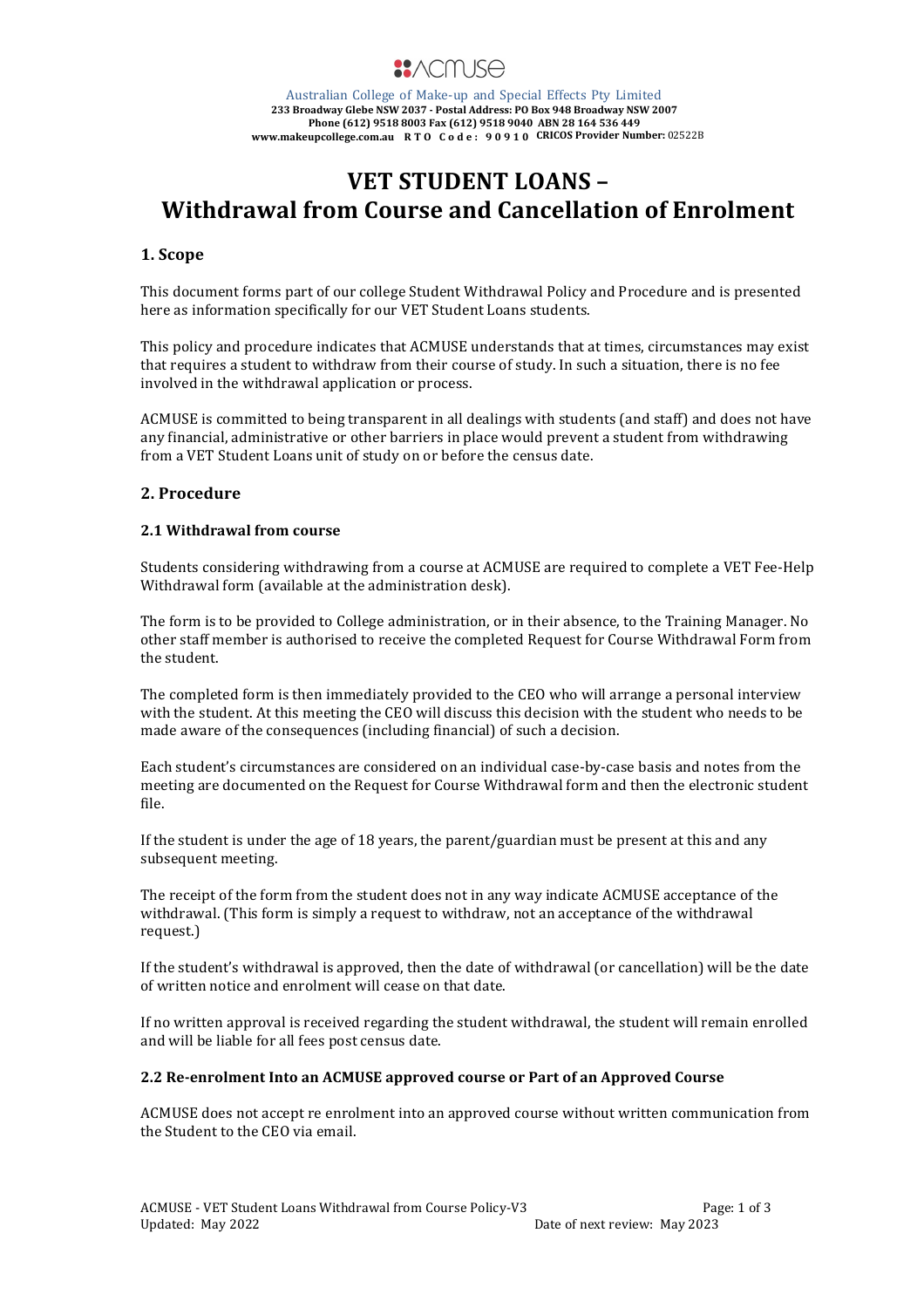

Australian College of Make-up and Special Effects Pty Limited **233 Broadway Glebe NSW 2037 - Postal Address: PO Box 948 Broadway NSW 2007 Phone (612) 9518 8003 Fax (612) 9518 9040 ABN 28 164 536 449 www.makeupcollege.com.au RTO Code: 90910 CRICOS Provider Number:** 02522B

If the student wishes to re enrol into an approved course at a later date to complete their qualification, ACMUSE requires written permission from the student to take steps to re implement their VET student Loan.

ACMUSE will provide the students with details of the outstanding units to be completed as well as any other relevant activities included in the Unit of Competency.

ACMUSE will then re issue the student with a new letter of Acceptance as well as updated census dates.

Re enrolment may be subject to availability of spaces in the course. In the case that a Student wishes to enrol in a course that is already at maximum capacity, ACMUSE will work with the student to enrol them into the next course that best suits their needs.

#### **2.3 Pre census date withdrawal**

If the withdrawal is prior to the census date for the enrolled unit of study then the student will have no financial liability and the college will cancel the VET Student Loans application.

#### **2.4 Post Census date withdrawal**

If the student withdraws from the unit of study after the census date, the student is still liable to pay the tuition fees of that unit of study, thus incurring the full VET Student Loans debt if entered into, regardless of whether they had attended any classes or handed in any assessment items. If an upfront payment was made, the student is not eligible for a refund of that payment.

#### **2.5 Special circumstances**

If a VET Student Loans assisted student withdraws from a unit of study after the census date, due to special circumstances, the student can apply to have the VET Student Loans balance re-credited and the HELP debt removed (or upfront payment refunded).

ACMUSE needs to be satisfied that special circumstances apply for the re-credit to be actioned, so the student must be able to prove that the circumstances:

- were beyond their control; and
- did not make their full impact until on or after the census date; and
- made it impracticable to complete the  $unit(s)$  of study requirements.

If the withdrawal is due to change of mind or similar situation, the student will still be required to repay their VET Student Loans debt.

Note: The application for special circumstances must be made to ACMUSE within 12 months of the withdrawal day. More information about this process and appeal procedures is available from administration and HELP Handbook at www.studyassist.gov.au.

Students are advised of each census date prior to enrolment which is then agreed with on enrolment. Students in a VET Student Loans enabled course are requested to consult ACMUSE Refund Policy and Procedure and the Re-crediting a VET Student Loans Balance Policy and Procedure for detailed information.